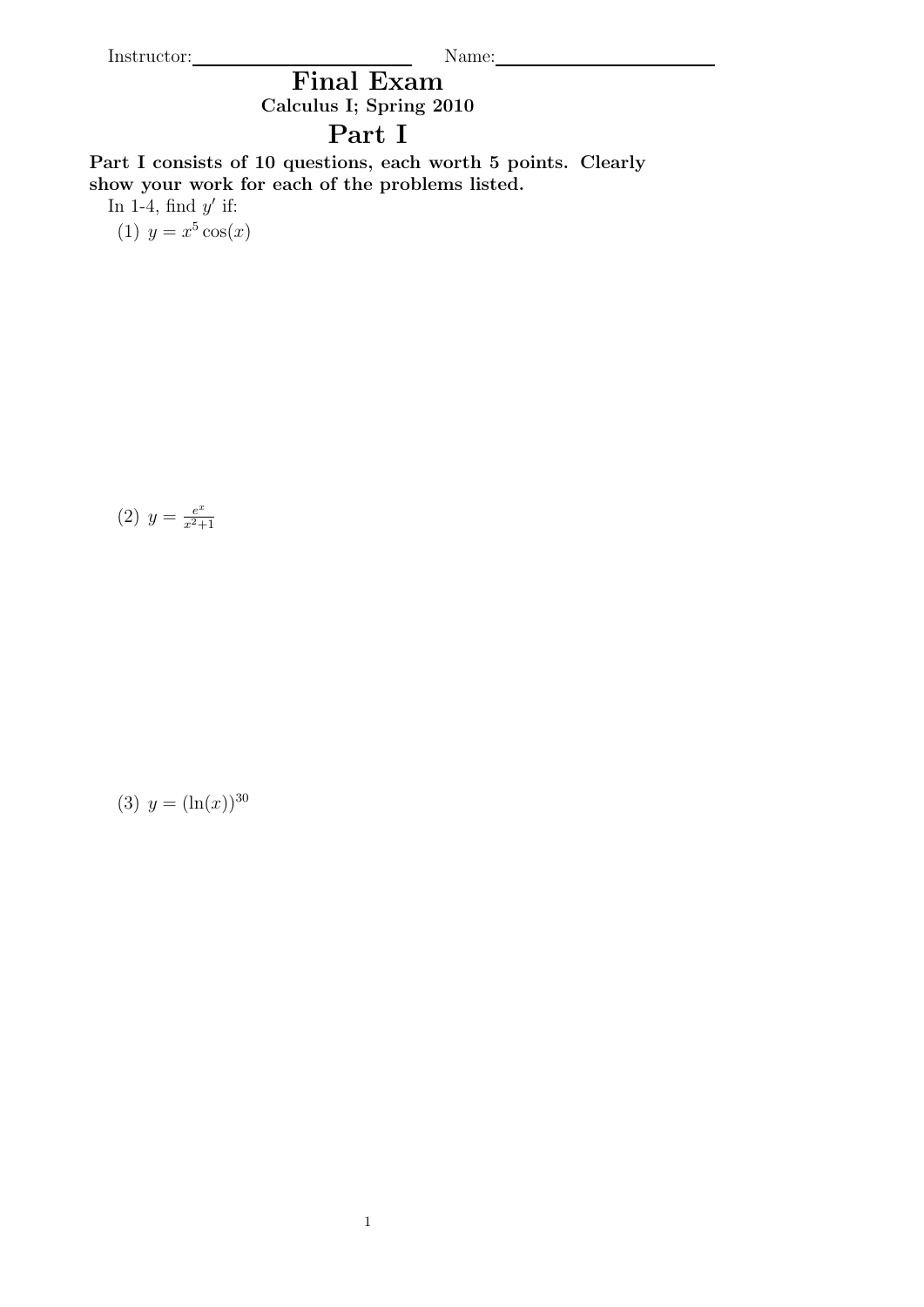$$
(4) y = \sin(x^2)
$$

(5) Find the critical points of  $y = f(x) = x(x - 1)^5$ 

(6) Find all local/absolute maxima/minima of the function  $y = 3x^4 - 6x^2$ . Make sure to state both x and y values.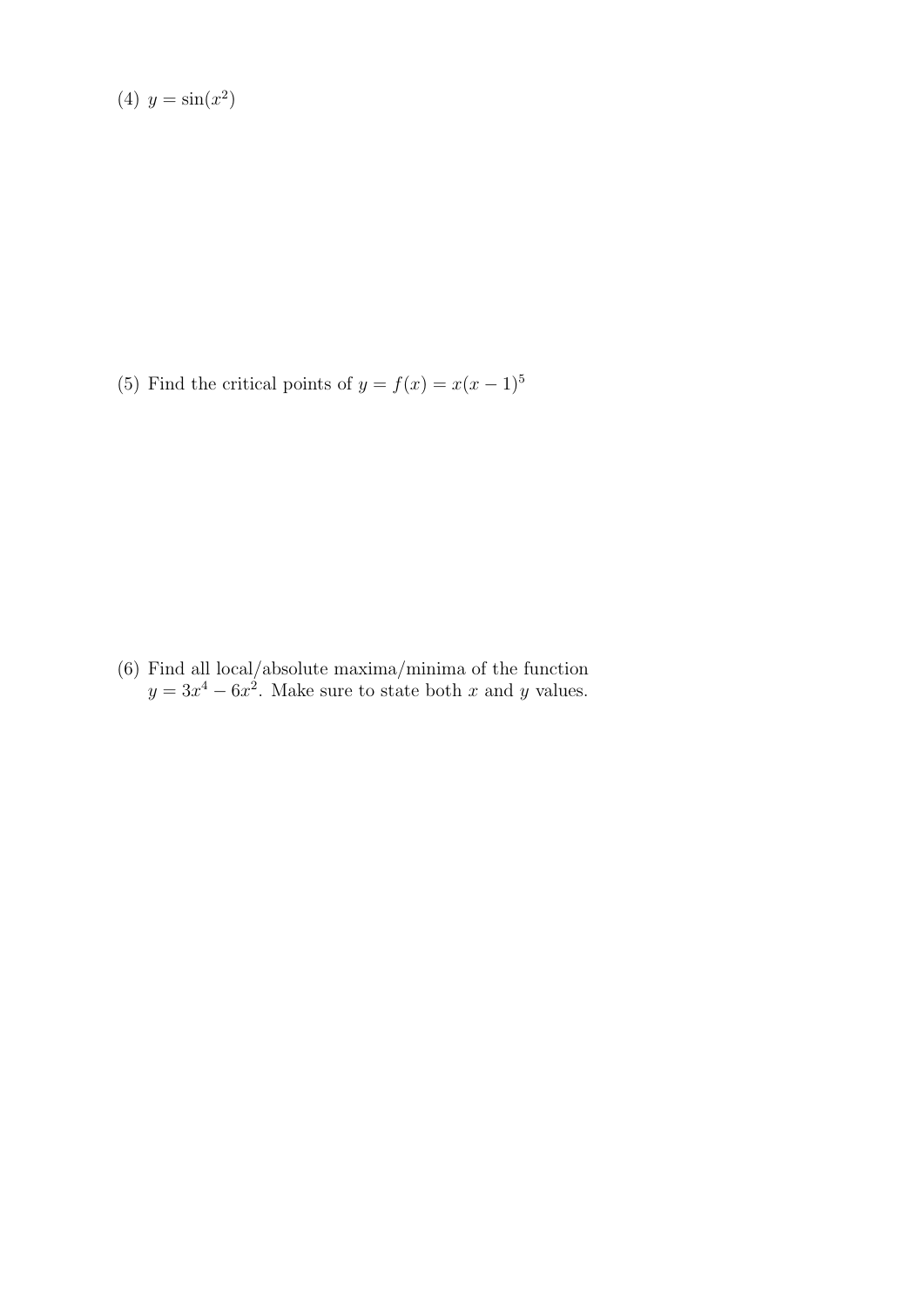(7) Find all asymptotes of the function  $y = \frac{2x^2+5}{x^2-9}$  $x^2-9$ 

(8) Find all x-values where  $y = x \ln(x)$  is decreasing

(9) Find the most general form for the anti-derivative of  $y = x^2(3x + 2)$ 

(10) Use calculus to find two positive numbers whose product is 6 and whose sum is minimal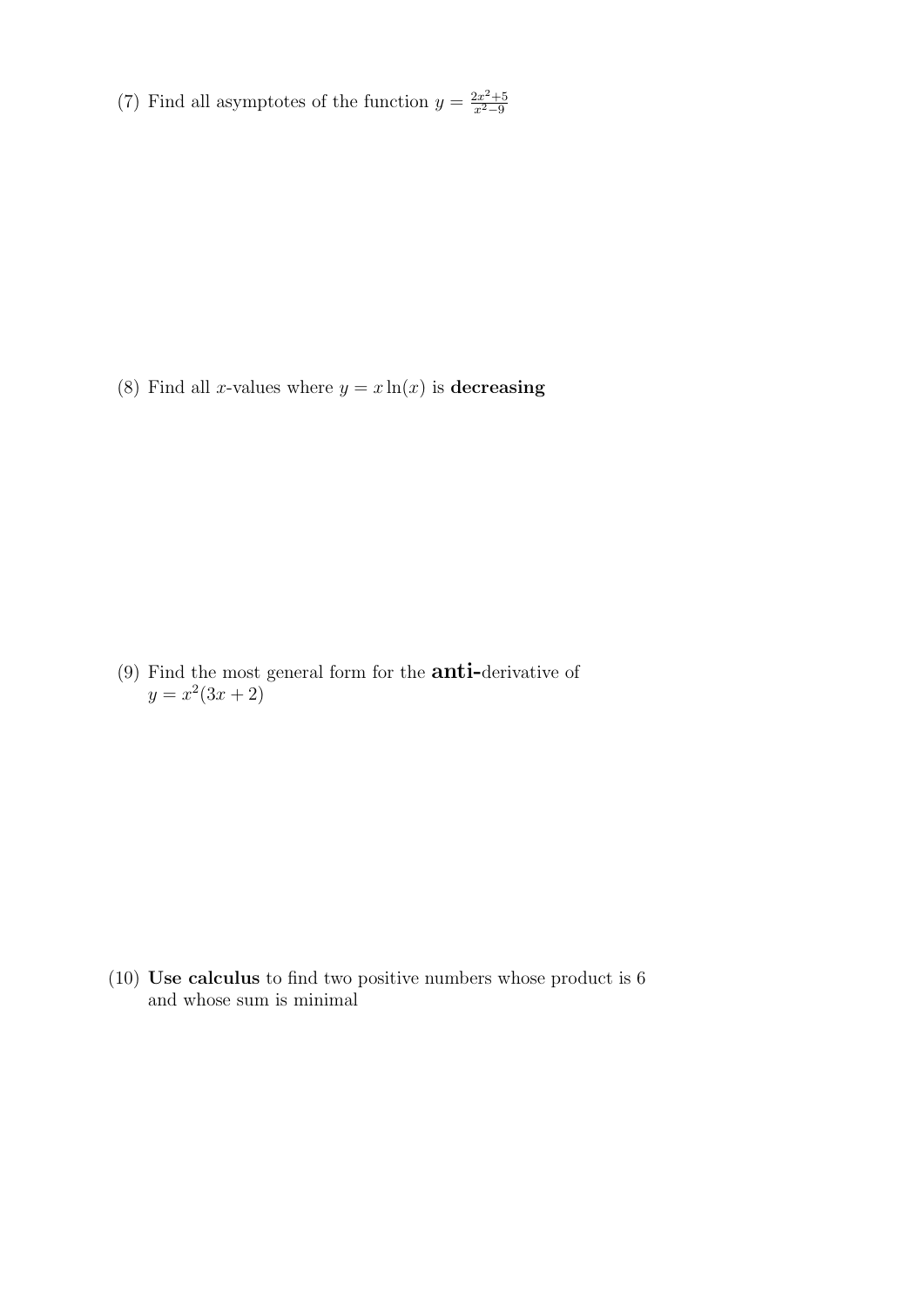## Part II

Part II consists of 6 problems; the number of points for each part are indicated by [x pts]. You must show the relevant steps (as we did in class) and justify your answer to earn credit. Simplify your answer when possible.

(1)  $\begin{bmatrix} 10 \text{ pts} \end{bmatrix}$  Use implicit differentiation to find the derivative y' if  $\sin(xy) = x^2 + y^2$ 

(2) [6 pts] Find the linearization of the function  $y = f(x) = \sqrt[3]{x}$ at  $x = 8$ .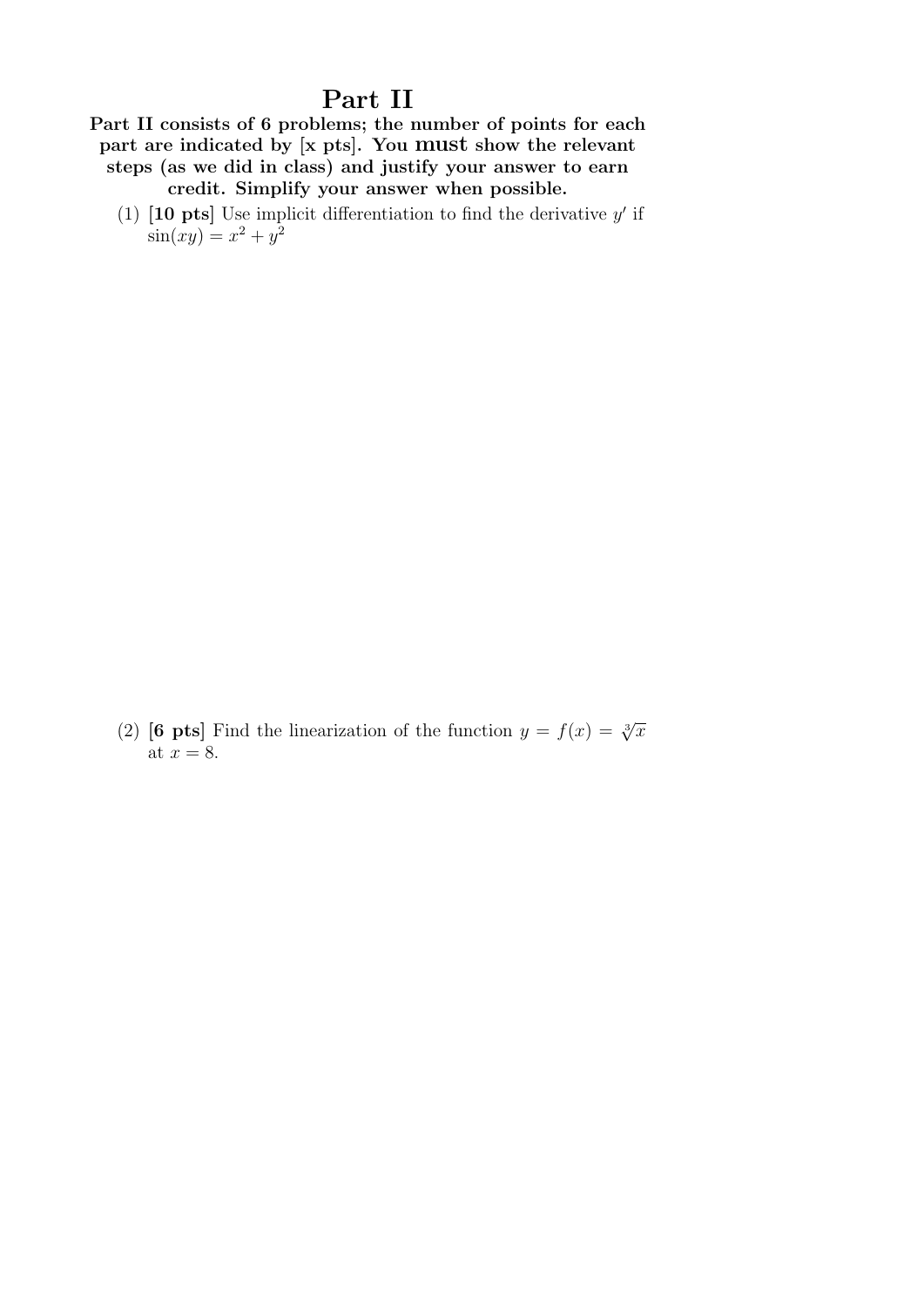(3) [4 pts] Use the linearization in problem ?? to estimate  $\sqrt[3]{8.1}$ 

(4) Given the function  $y = f(x) = x^3 - 3x$ (a)  $[2 \text{ pts}]$  Find the x and y intercepts of the function.

(b)  $[2 \text{pts}]$  Find the open intervals where  $f(x)$  is increasing and the open intervals where  $f(x)$  is decreasing,

(c) [2 pts] Find the local maximum and local minimum values of  $f(x)$ . (Be sure to give the x and y coordinate of each of them).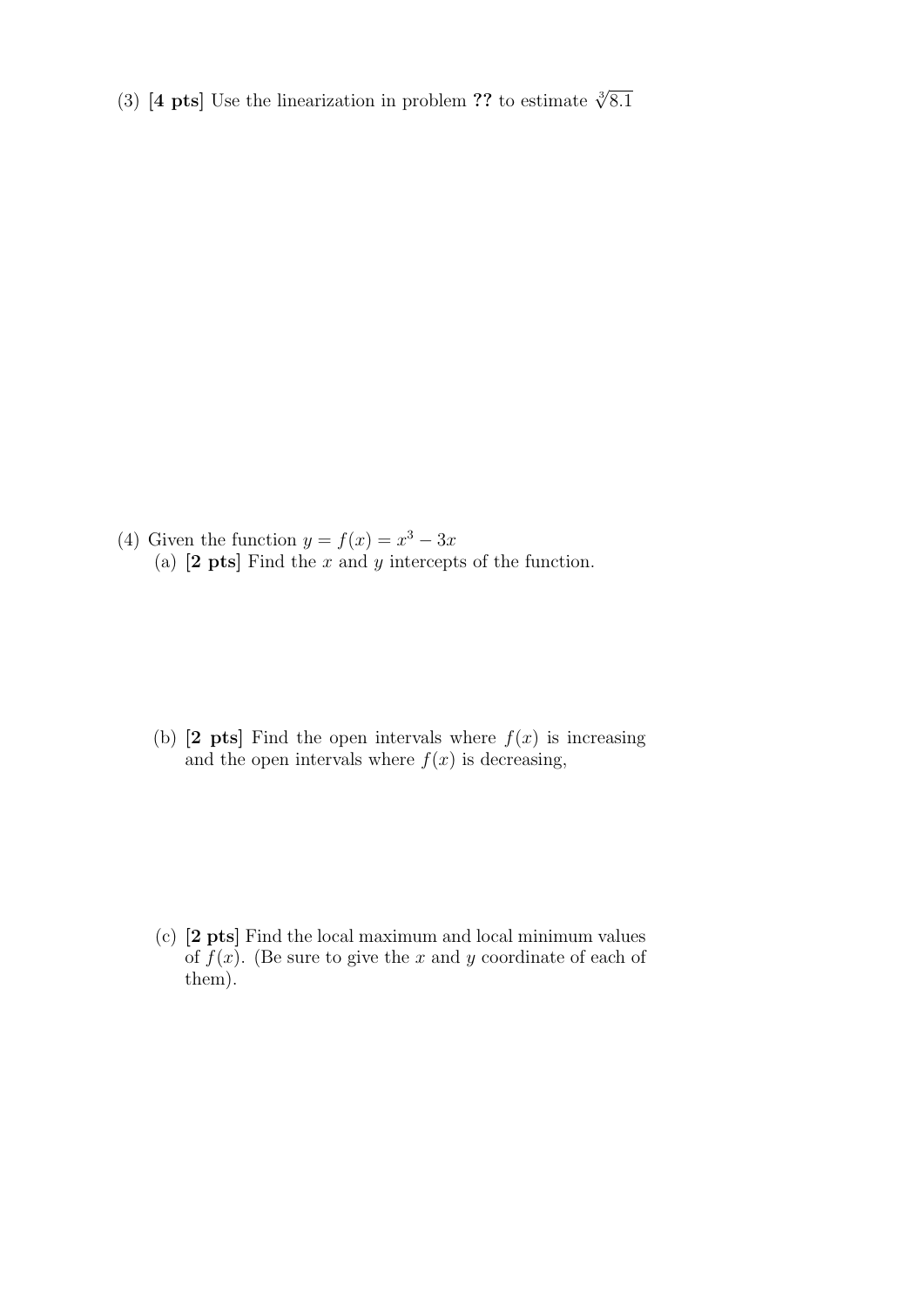(d)  $[2 \text{ pts}]$  Find all open intervals where the graph of  $f(x)$ is concave up and all open intervals where the graph is concave down.

(e)  $[2 \text{ pts}]$  Find all points of inflection (be sure to give the x and y coordinate of each point).

(f) [5 pts] Use the above information to graph the function below. Indicate all relevant information in the graph; in particular any x,y-intercepts, absolute/local maxima/minima and point(s) of inflection.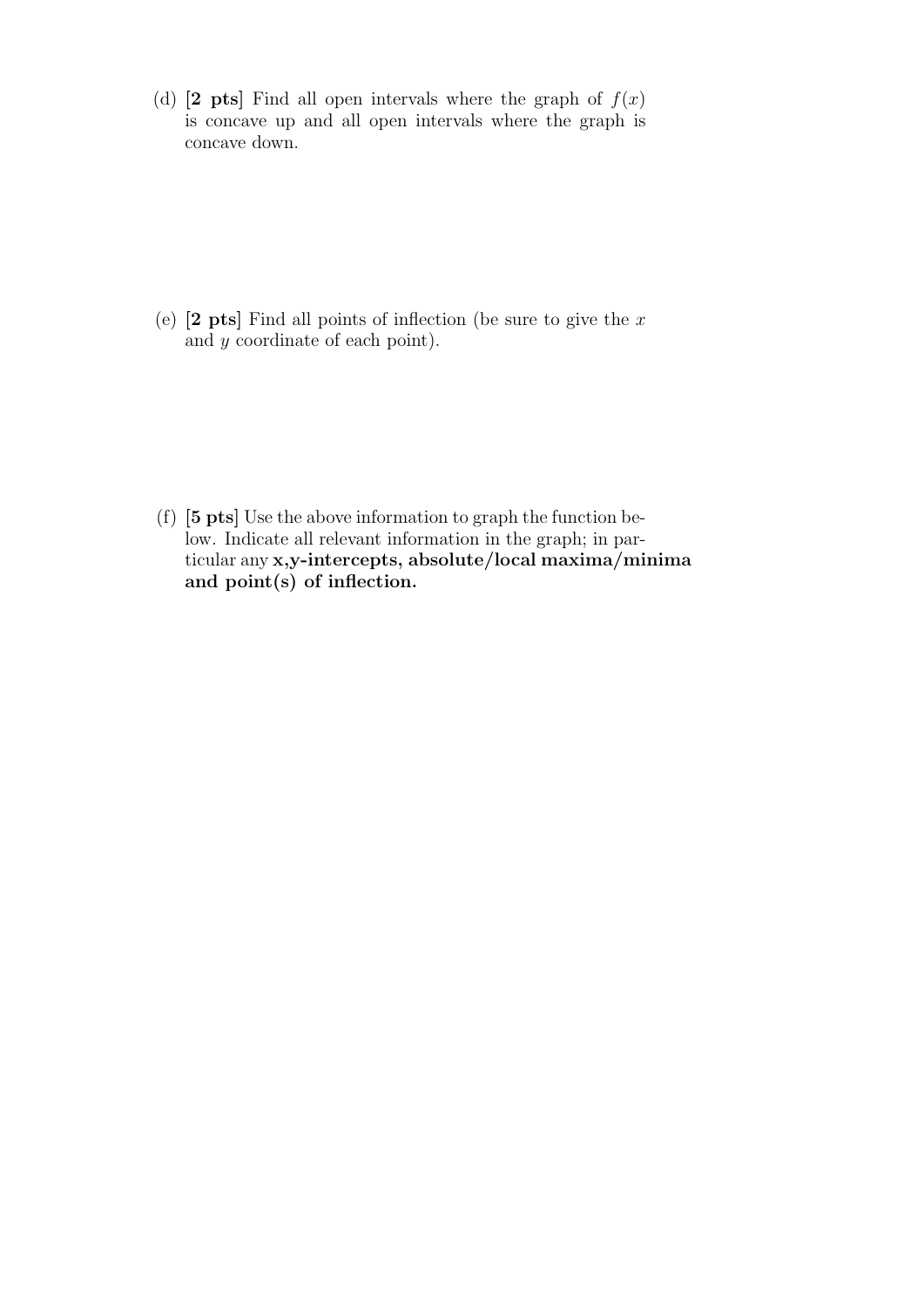(5) [5 pts] If  $y = \frac{(x-1)^2}{(x+1)^3}$  find the absolute maximum and minimum of  $f(x)$  on the interval [0,3]. (Include the appropriate y values but do not simplify.)